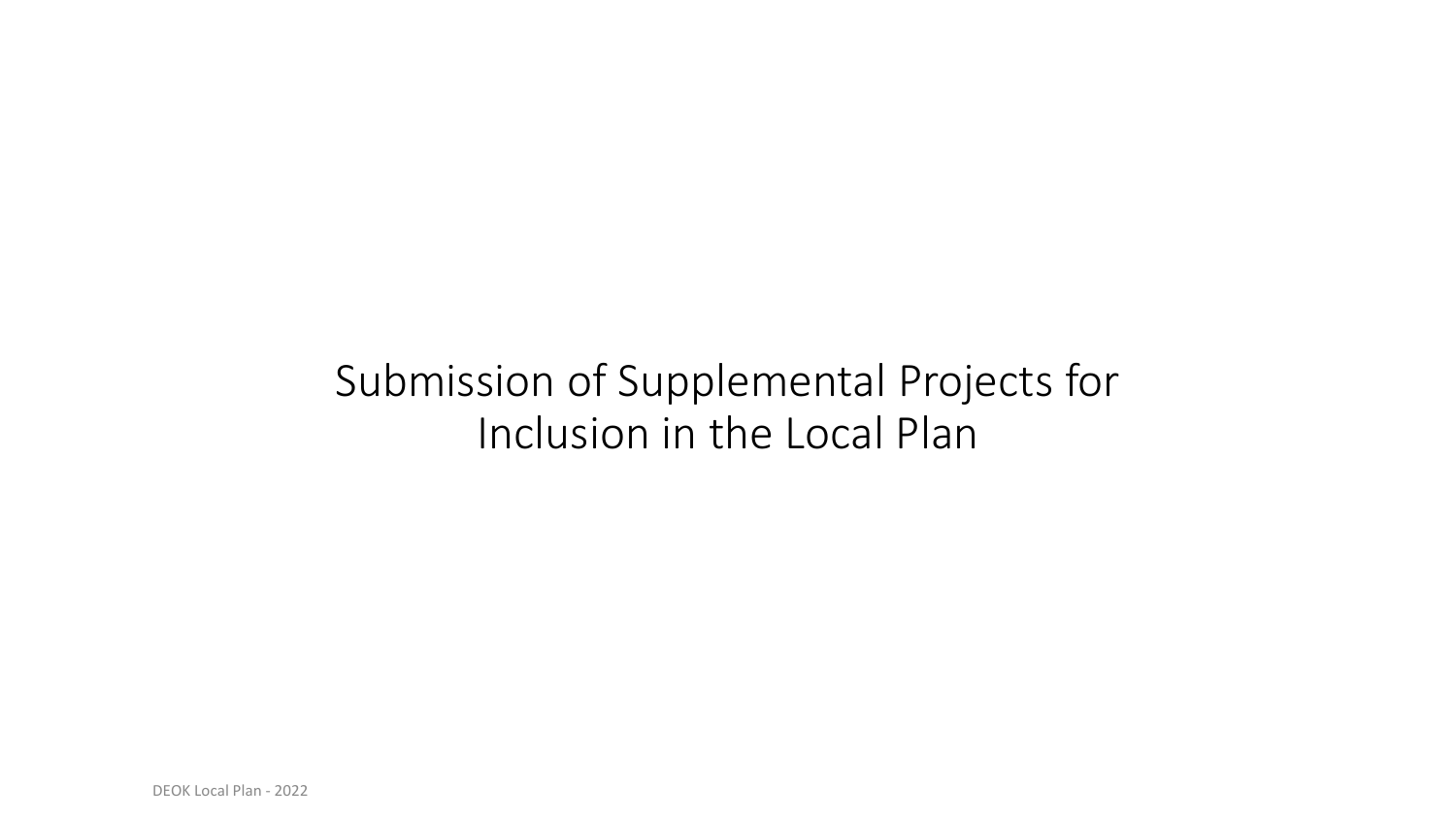

# DEOK Transmission Zone M-3 Process **Collinsville**

**Need Number:** DEOK-2021-008

**Process Stage:** Local Plan Submission 01-21-2022

#### **Previously Presented:**

Solutions Meeting: 10-15-2021

Needs Meeting: 7-16-2021

**Project Driver:** Equipment condition, performance and risk, Operational flexibility and efficiency, and Infrastructure resilience

#### **Specific Assumption Reference:**

Duke Energy Ohio & Kentucky Local Planning Assumptions slides 5 through 8

#### **Problem Statement:**

The 138 kV feed to Collinsville has 24 miles of exposure. The feeder is breaker connected at College Corner, switched connected through Collinsville and Huston, and breaker connected at Trenton. Collinsville TB1 will be lost for a fault anywhere on the feeder or a transformer or bus failure at Huston. Collinsville's single 138/69 kV TB1 is 60 years old. Dissolved gas analysis is indicating paper insulation deterioration. Power factor is above normal limits and increasing. TB1 is fed via an obsolete, oil filled circuit breaker and is switch connected to the 69 kV bus. The 69 kV feeders into and out of Collinsville are breaker connected. However, the straight bus configuration limits switching options.







| $345kV -$ |
|-----------|
| 138kV —   |
| 69kV      |
|           |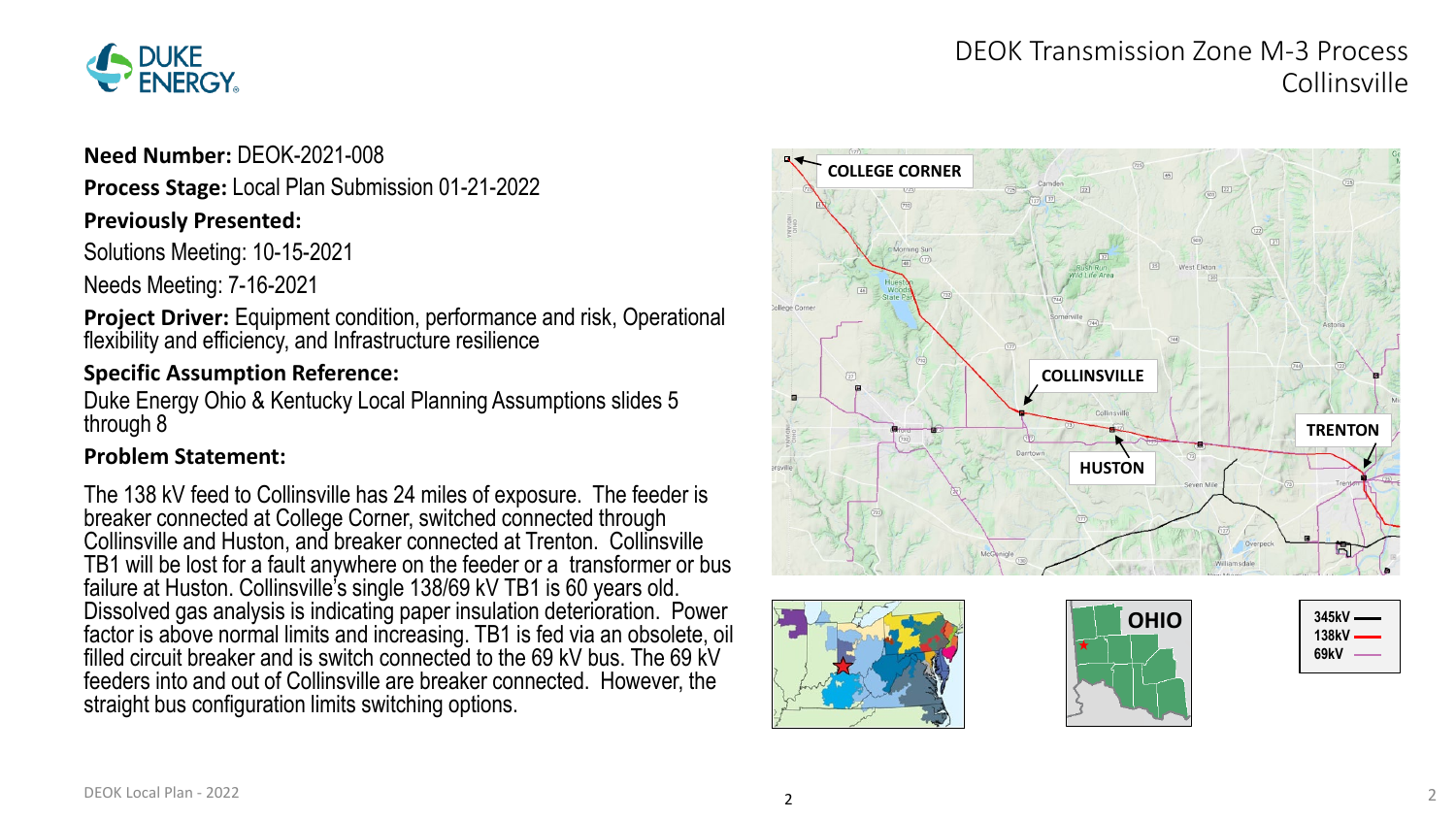

DEOK Transmission Zone M-3 Process Collinsville

**Need Number:** DEOK-2021-008

**Process Stage:** Local Plan Submission 01-21-2022

#### **Selected Solution:**

Expand the substation. Install three 138 kV breakers to form a ring bus. Relocate the 138 kV feeder terminals. Replace TB1 with a new 138/69 kV, 150 MVA transformer. Install three 69 kV breakers to form a ring bus. Relocate the 69 kV feeder terminals. Install a control building with relaying and communications equipment. (S2659)

**Estimated Transmission Cost:** \$12.7M

**Projected In-Service Date:** 07-05-2023

**Supplemental Project ID:** s2659

**Project Status:** Engineering

**Model:** 2021 RTEP

**Bubble Diagram Not Applicable Station Modifications Only**





| $345kV -$ |  |
|-----------|--|
| 138kV ——  |  |
| 69kV      |  |
|           |  |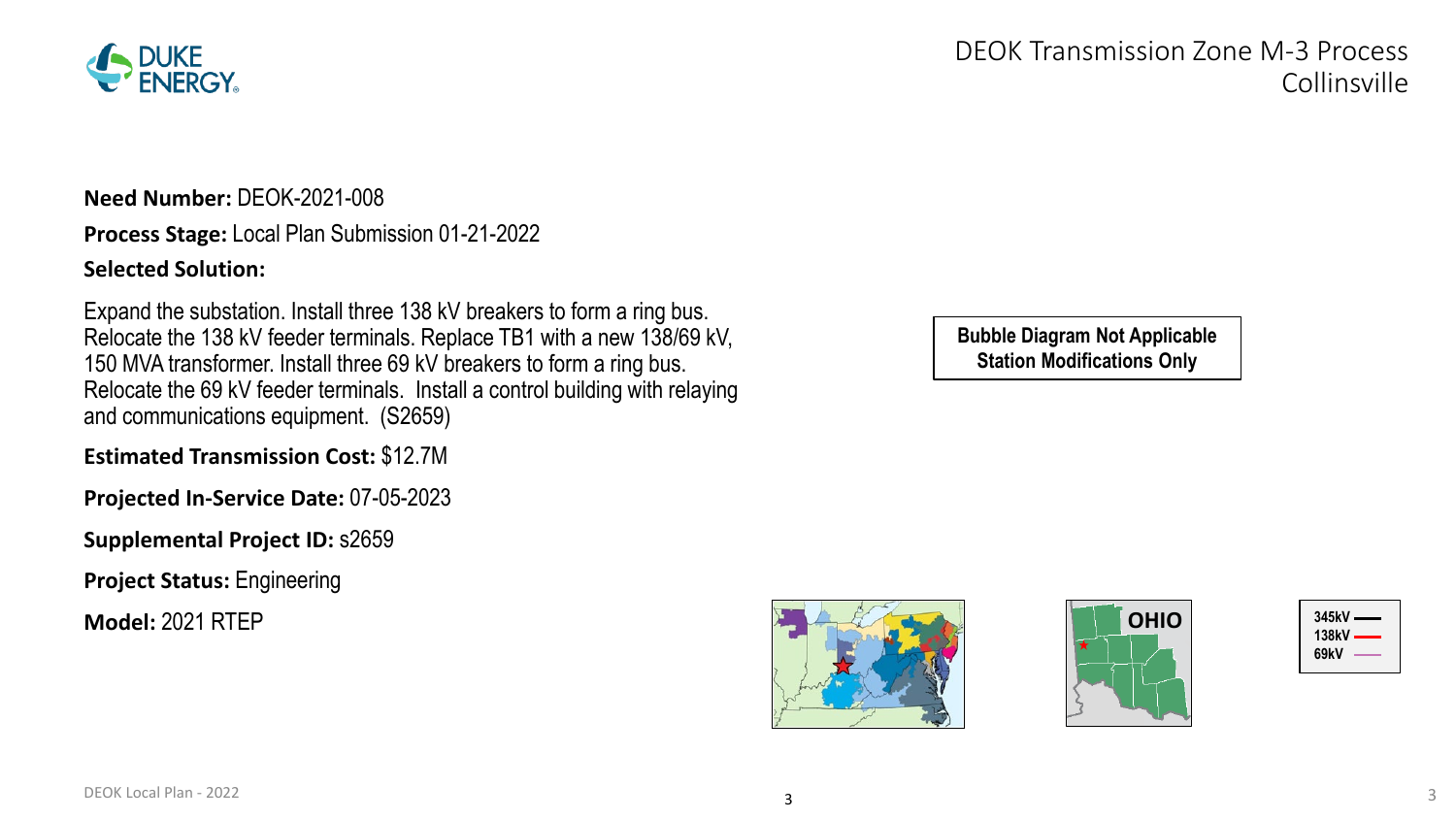

### DEOK Transmission Zone M-3 Process Summerside

# Terrace Park Fairfax Mariemont **Avoca Park** *cincinnati*<br>Vature Center **Summerside** ewtown Mt Carmel 275 Willewville sv<sub>ic</sub> With  $(125)$ **OHIO 345kV 138kV 69kV**

#### **Need Number:** DEOK-2021-010

**Process Stage:** Local Plan Submission 02-15-2022

#### **Previously Presented:**

Solutions Meeting 11-19-2021

Needs Meeting 9-17-2021

**Project Driver:** Equipment Condition, Performance and Risk

#### **Specific Assumption Reference:**

Duke Energy Ohio & Kentucky Local Planning Assumptions slides 5 & 6 **Problem Statement:**

The 69 kV section of Summerside substation is nearly 60 years old, utilizes cap and pin insulators, has buses constructed of strain bus and an obsolete fault bus protection system. The capacitor on this bus is fuse connected, over 30 years old and at the end of its useful life. 69/34 kV Transformer 4 is 58 years old and showing signs of arcing in oil and has an old LTC design that is a high maintenance item.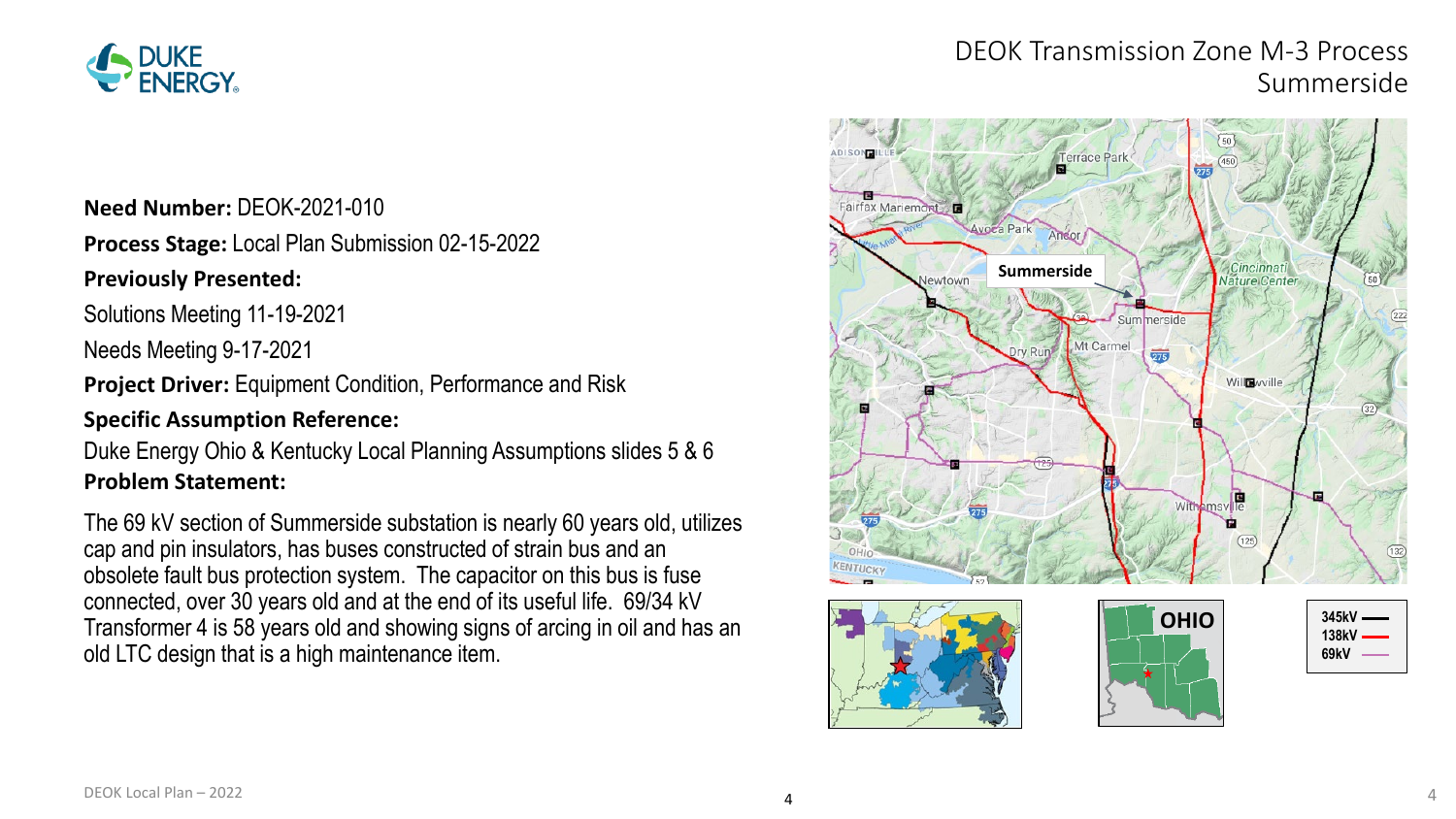

**Need Number:** DEOK-2021-010

#### **Process Stage:** Local Plan Submission 02-15-2022 **Selected Solution:**

Remove existing structures, bus work, the capacitor, transformer and foundations. Expand and rebuild the 69 kV section of Summerside. Install new foundations, 2 new box structures and bus work. Reuse the existing circuit breakers and install a new zero-crossing circuit breaker connecting a new 43.2 MVAR capacitor. Install a new 69/34 kV 22.4 MVA transformer. Install a control house for relaying and communications equipment.

**Estimated Transmission Cost:** \$10.3M

**Proposed In-Service Date:** 12-31-2023

**Supplemental Project ID:** s2661

**Project Status:** Engineering

**Model:** 2021 RTEP

# DEOK Transmission Zone M-3 Process Summerside

**Bubble Diagram Not Applicable Station Modifications Only**



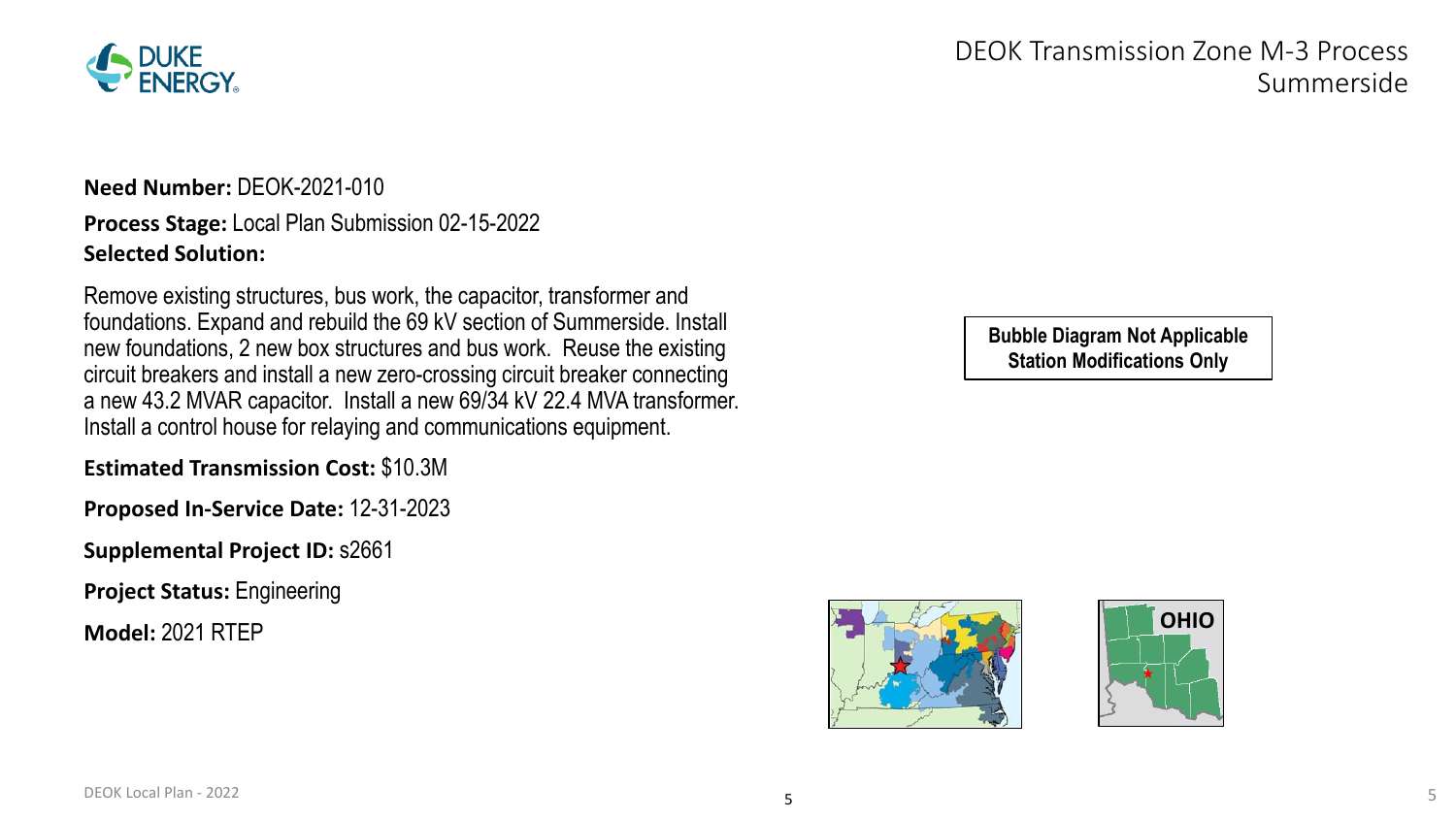

# DEOK Transmission Zone M-3 Process Carlisle-Poasttown

# **Carlisle Twin Creek MetroPark** Carlis **Poasttown** Frank  $(73)$ West<br>Middletown Middletown





| $345kV -$ |
|-----------|
| 138kV $-$ |
| 69kV      |
|           |

#### **Need Number:** DEOK-2021-011

**Process Stage:** Local Plan Submission 02-15-2022

#### **Previously Presented:**

Solutions Meeting 11-19-2021

Needs Meeting 9-17-2021

**Project Driver: Equipment Condition, Performance and Risk** 

#### **Specific Assumption Reference:**

Duke Energy Ohio & Kentucky Local Planning Assumptions slides 5 & 6

#### **Problem Statement:**

The six mile long 69 kV feeder from Carlisle to Poasttown serves one wholesale and 8,165 residential customers. It is an average 70 years old and constructed with wooden crossarms on 89 single wood poles. The structures have an 18% rejection rate. In the past five years there have been 11 sustained and 7 momentary outages averaging 94,972 CMI/outage.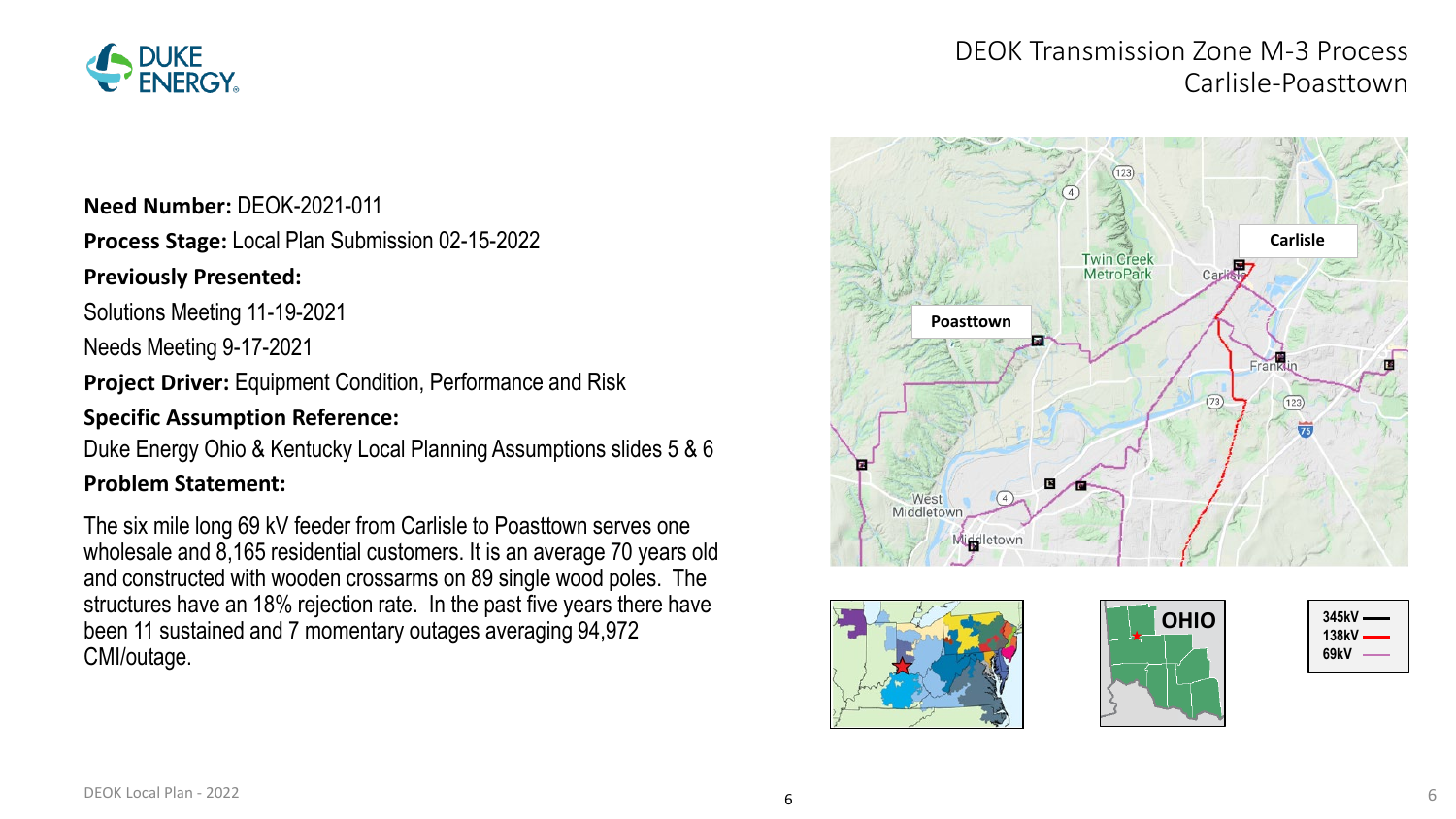

# DEOK Transmission Zone M-3 Process Carlisle-Poasttown

**Need Number:** DEOK-2021-011

**Process Stage:** Local Plan Submission 02-15-2022 **Selected Solution:**

Rebuild the section of feeder between Carlisle and Poasttown with steel poles, new hardware and conductor. Remove two switches and a tap to an industrial customer. The capacity of the line will increase from 77 MVA to 93 MVA.

**Estimated Transmission Cost:** \$15.1M

**Proposed In-Service Date:** 12-31-2024

**Supplemental Project ID:** s2662

**Project Status:** Engineering

**Model:** 2021 RTEP







| $345kV =$ |
|-----------|
| 138kV —   |
| 69kV      |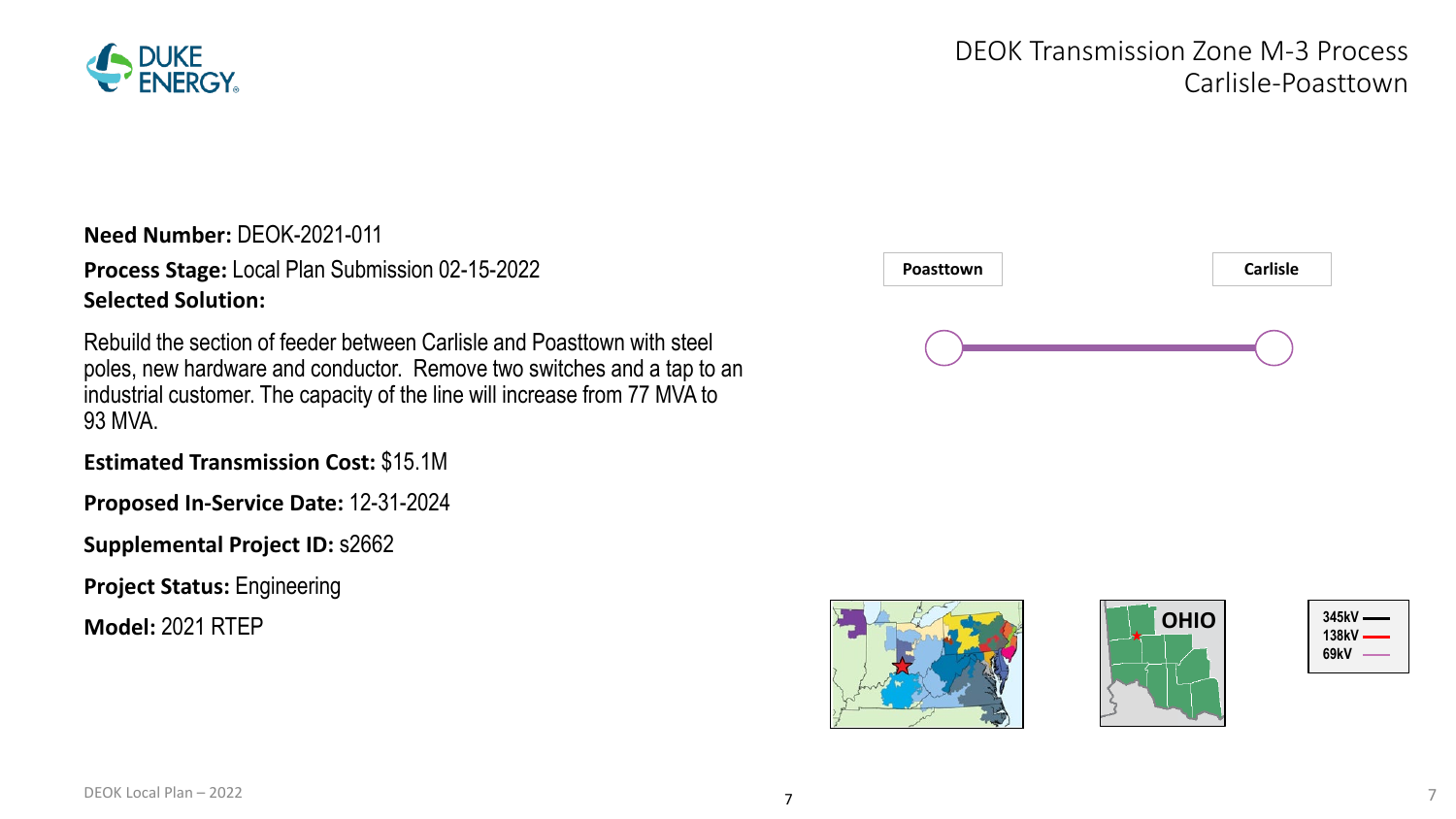

# DEOK Transmission Zone M-3 Process Seward

**Need Number:** DEOK-2021-001

**Process Stage:** Local Plan Submission 03-03-2022

#### **Previously Presented:**

Solutions Meeting 12-17-2021

Needs Meeting 02-17-2021

**Project Driver:** Customer Service

#### **Specific Assumption Reference:**

Duke Energy Ohio & Kentucky Local Planning Assumptions slide 9

#### **Problem Statement:**

An existing customer has requested an additional 20MW of distribution service by summer of 2022. This exceeds the capability of the existing distribution infrastructure in the local area. Duke Energy Distribution has requested additional capacity delivery through Seward substation.







| 345kV — |
|---------|
| 138kV — |
| 69kV    |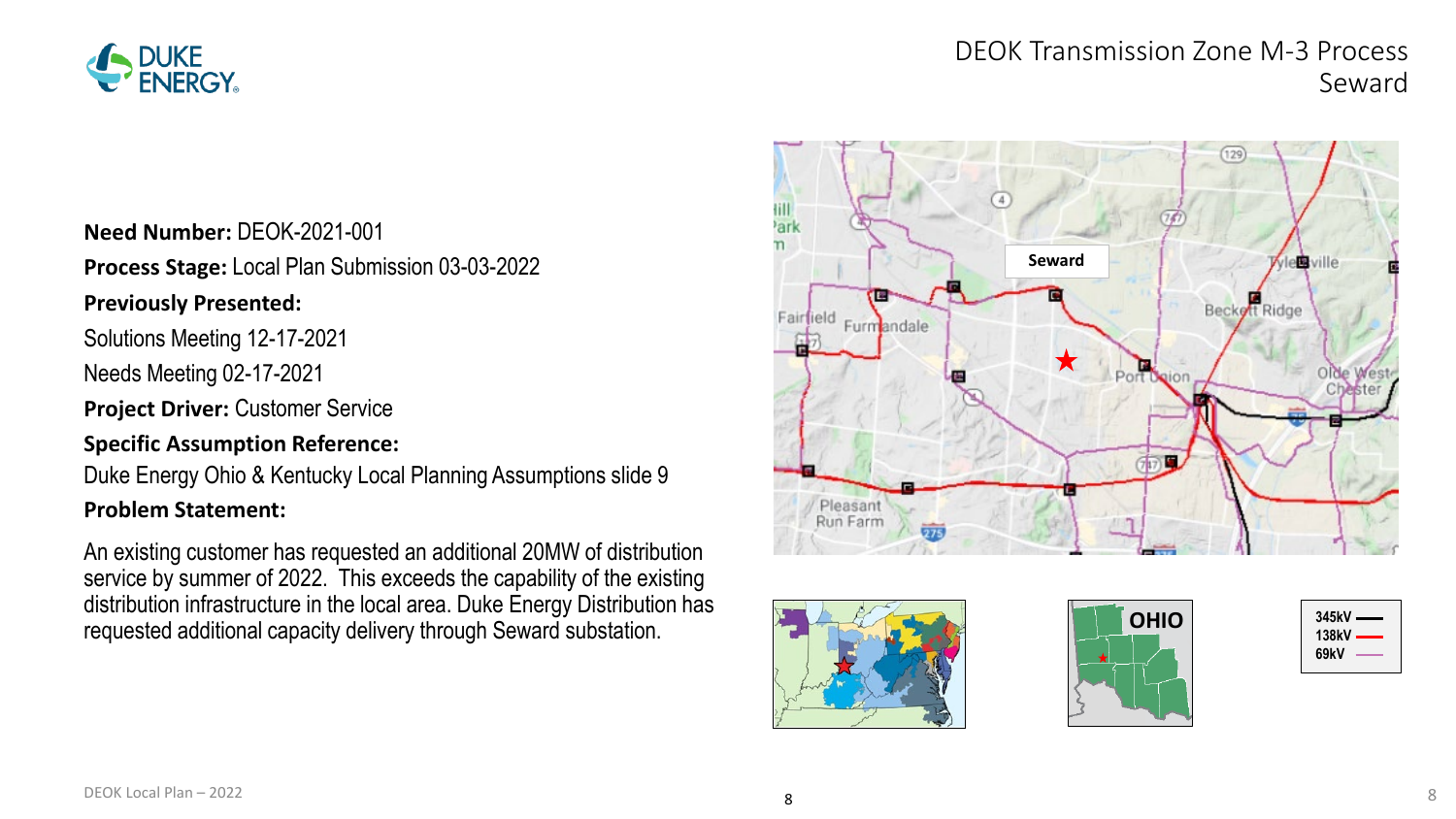

**Need Number:** DEOK-2021-001 **Process Stage:** Local Plan Submission 03-03-2022 **Previously Presented:**

Solutions Meeting 12-17-2021 Needs Meeting 02-17-2021

**Project Driver:** Customer Service

**Specific Assumption Reference:** Duke Energy Ohio & Kentucky Local Planning Assumptions slide 9

#### **Potential Solution:**

Install a new box structure. Move the Seward-Port Union feeder termination from a monopole to the new box structure. Install CCVTs and a line disconnect for the new feeder connection. Install two new switches and 138 kV bus work to form a ring bus. Install a 138/13 kV, 22 MVA transformer with a bus disconnect, circuit switcher and wave trap on the high side of the transformer. Install protection and controls for the new equipment in the existing control enclosure.

#### **Estimated Transmission Cost:** \$2.4M

**Proposed In-Service Date:** 12-31-2022

**Supplemental Project ID:** s2666

**Project Status:** Engineering

**Model:** 2021 RTEP

DEOK Transmission Zone M-3 Process Seward

**Bubble Diagram Not Applicable Station Modifications Only**





| 345kV — |  |
|---------|--|
| 138kV — |  |
| 69kV    |  |
|         |  |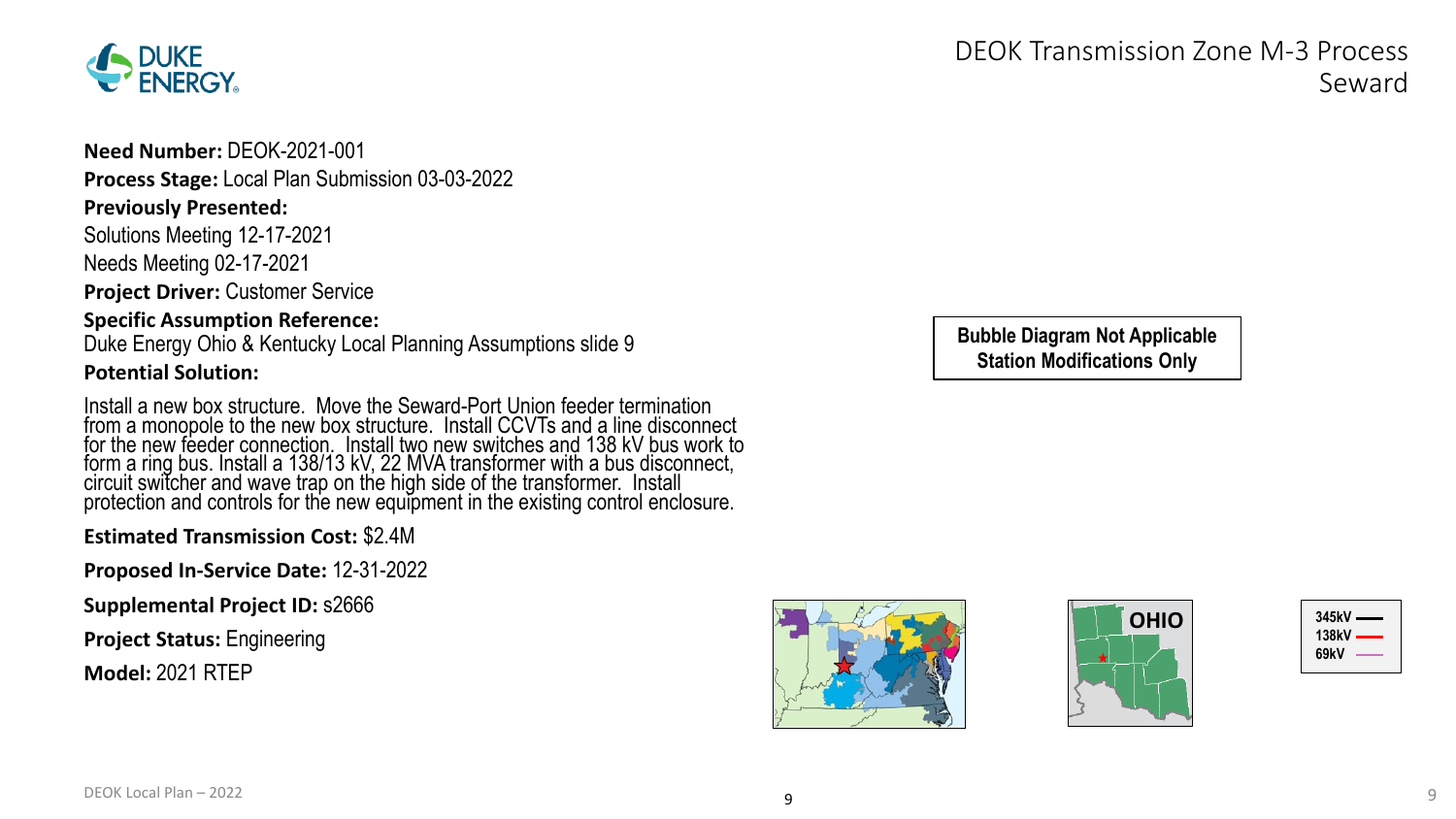

# DEOK Transmission Zone M-3 Process Litton

**Need Number:** DEOK-2018-003

**Process Stage:** Local Plan Submission 04-22-2022

#### **Previously Presented:**

Solutions Meeting 01-21-2022

Needs Meeting 11-29-2018

**Project Driver:** Customer Service

#### **Specific Assumption Reference:**

Duke Energy Ohio & Kentucky Local Planning Assumptions slide 9

#### **Problem Statement:**

New and existing industrial load growth in the area west of the Cincinnati/Northern Kentucky International Airport is predicted to exceed the capacity of the local distribution system. An additional 40MWs is requested.







| $345kV -$ |
|-----------|
| $138kV -$ |
| 69kV      |
|           |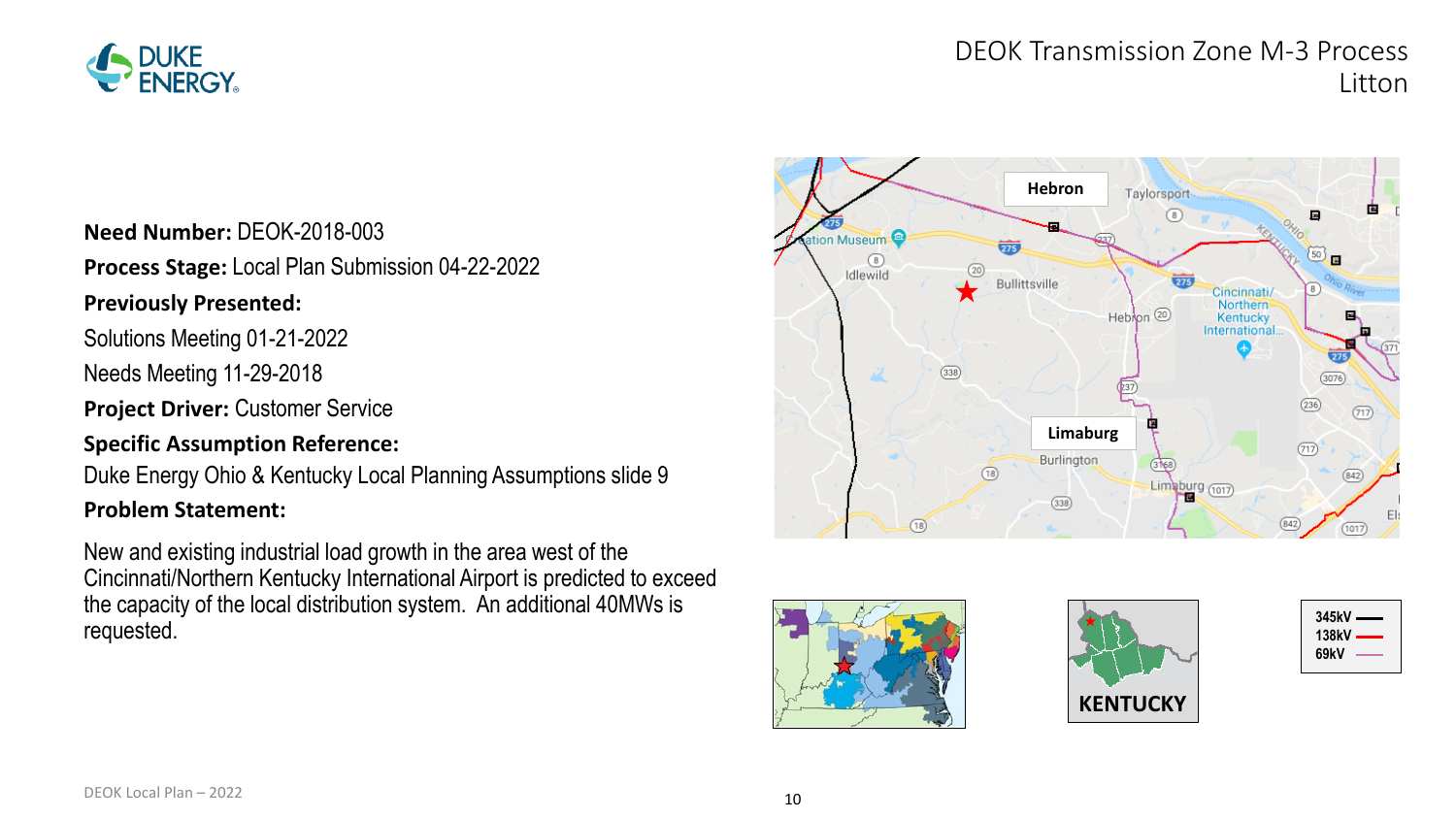

**Need Number:** DEOK-2018-003

**Process Stage:** Local Plan Submission 04-22-2022

#### **Previously Presented:**

Solutions Meeting 01-21-2022 Needs Meeting 11-29-2018

**Project Driver:** Customer Service

#### **Specific Assumption Reference:**

Duke Energy Ohio & Kentucky Local Planning Assumptions slide 9

#### **Potential Solution:**

Install a new substation, Litton, with two take-off structures, bus work, eight<br>motorized <u>bus</u> disconnects, two motorized line disconnects and two CCVTs for use in an ATO scheme. Loop the 69kV feeder from Hebron to Limaburg through the substation. Retire eight wooden poles. Install 12 light duty steel poles with 750 feet of 954 ACSR and OPGW. Transfer the static from the wooden poles to the new steel poles.

**Alternatives:** none

**Transmission Cost Estimate:** \$4.8M

**Proposed In-Service Date:** 06-01-2024

**Supplemental Project ID:** s2681

**Project Status:** Engineering

**Model:** 2021 RTEP

# **Hebron Litton**

**Limaburg**

DEOK Transmission Zone M-3 Process





| $345kV -$ |  |
|-----------|--|
| 138kV —   |  |
| 69kV      |  |
|           |  |

Litton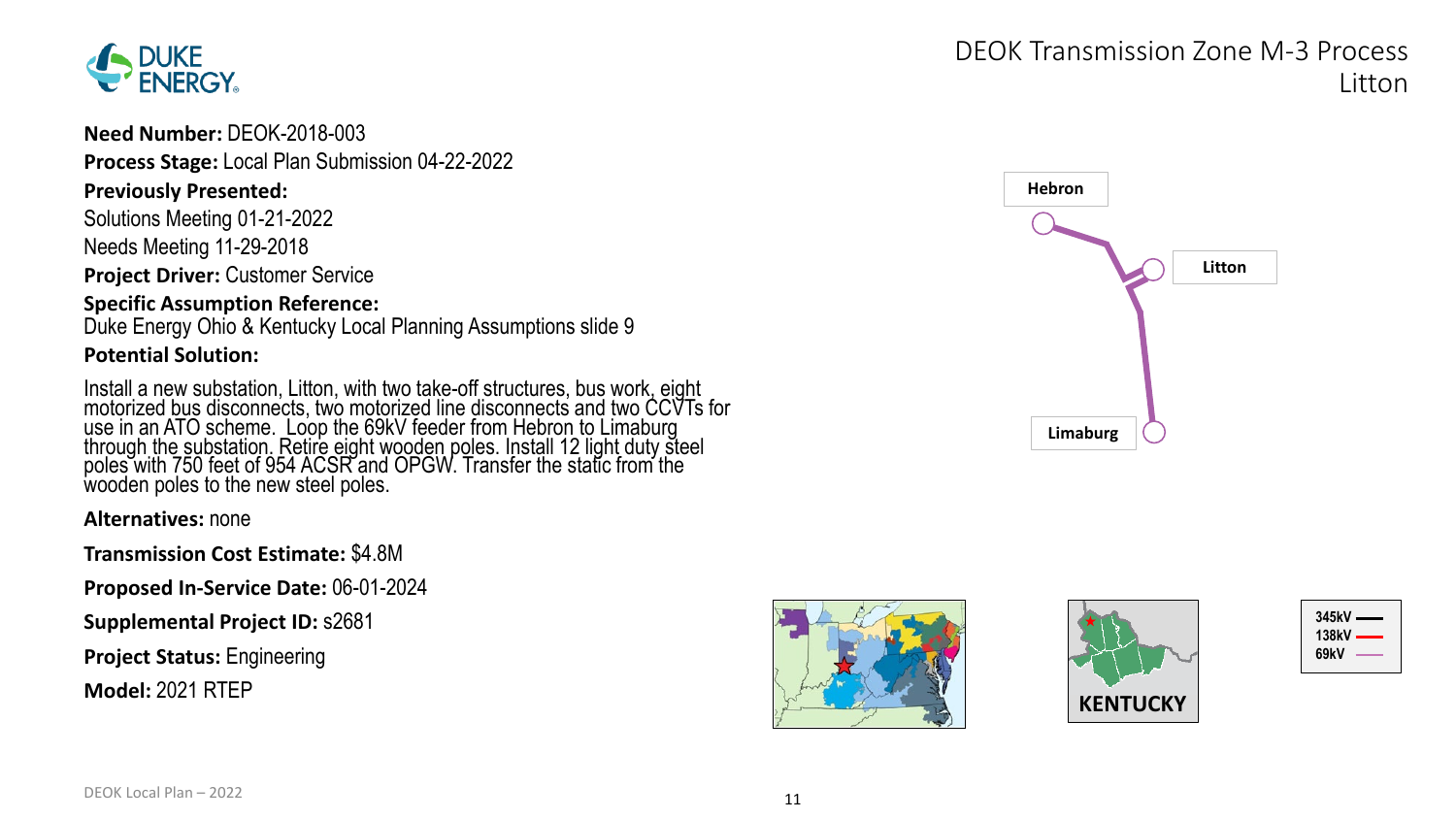

# DEOK Transmission Zone M-3 Process Dicks Creek Gas Substation

#### **Need Number:** DEOK-2022-002

**Process Stage:** Local Plan Submission 04-28-2022

#### **Previously Presented:**

Solutions Meeting 02-18-2022

Needs Meeting 01-21-2022

**Project Driver:** Customer Service

#### **Specific Assumption Reference:**

Duke Energy Ohio & Kentucky Local Planning Assumptions slide 9

#### **Problem Statement:**

Duke Energy Distribution is retiring and demolishing Dicks Creek Gas substation. They have requested removal of the transmission system connection.







| 345kV —   |
|-----------|
| 138kV $-$ |
| 69kV      |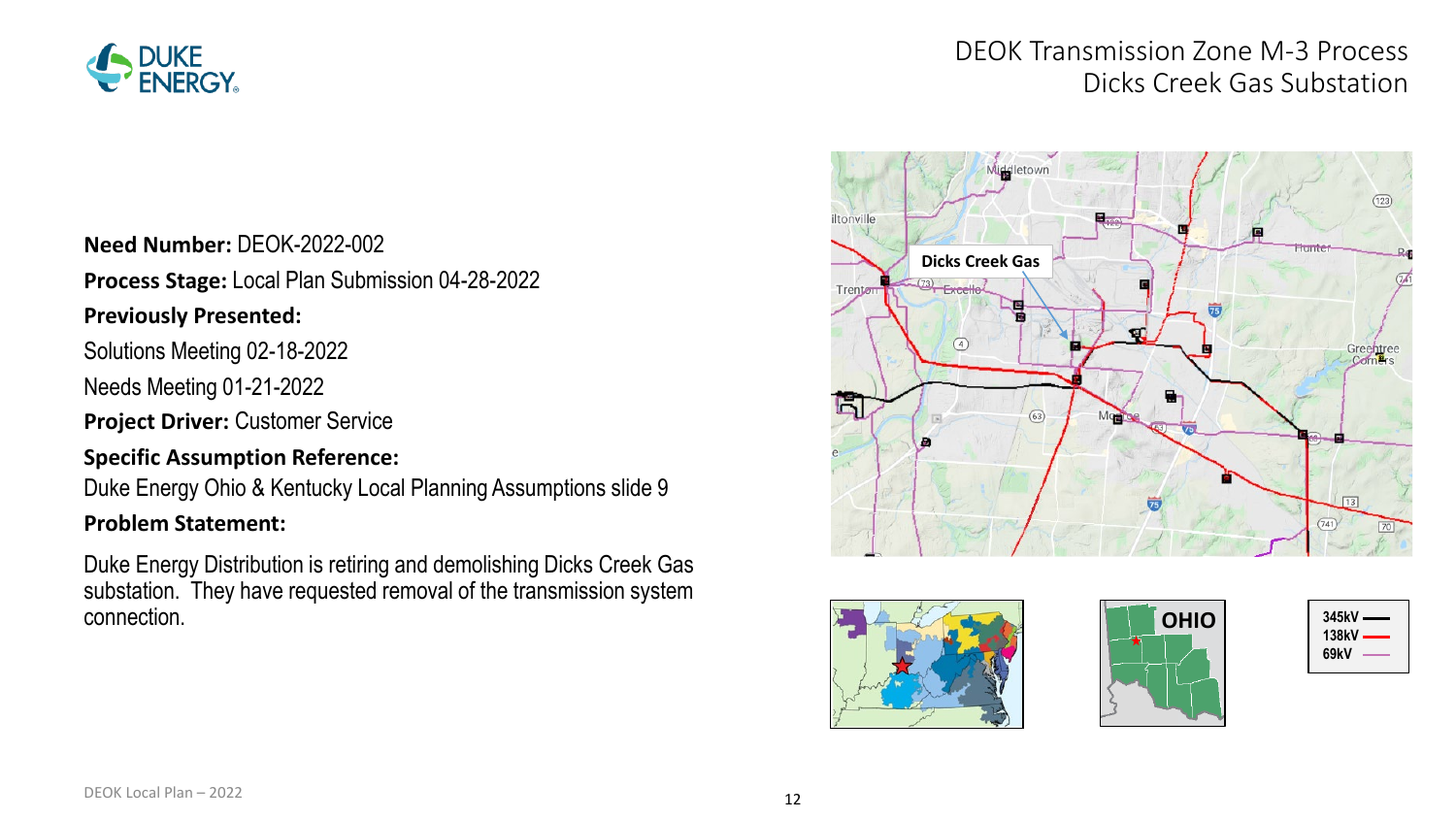

# DEOK Transmission Zone M-3 Process Dicks Creek Gas Substation

#### **Need Number:** DEOK-2022-002

#### **Process Stage:** Local Plan Submission 04-28-2022

#### **Previously Presented:**

Solutions Meeting 02-18-2022

Needs Meeting 01-21-2022

**Project Driver: Customer Service** 

#### **Specific Assumption Reference:**

Duke Energy Ohio & Kentucky Local Planning Assumptions slide 9

#### **Selected Solution:**

Retire the one wood pole between the tap and substation. Retire 2 spans of conductor. Install post insulators for jumper support at the former tap.

**Estimated Transmission Cost:** \$80,419

**Projected In-Service Date:** 07-06-2022

**Supplemental Project ID:** s2689

**Project Status:** Engineering

**Model:** 2021 RTEP







| $345kV =$ |  |
|-----------|--|
| 138kV —   |  |
| 69kV      |  |
|           |  |